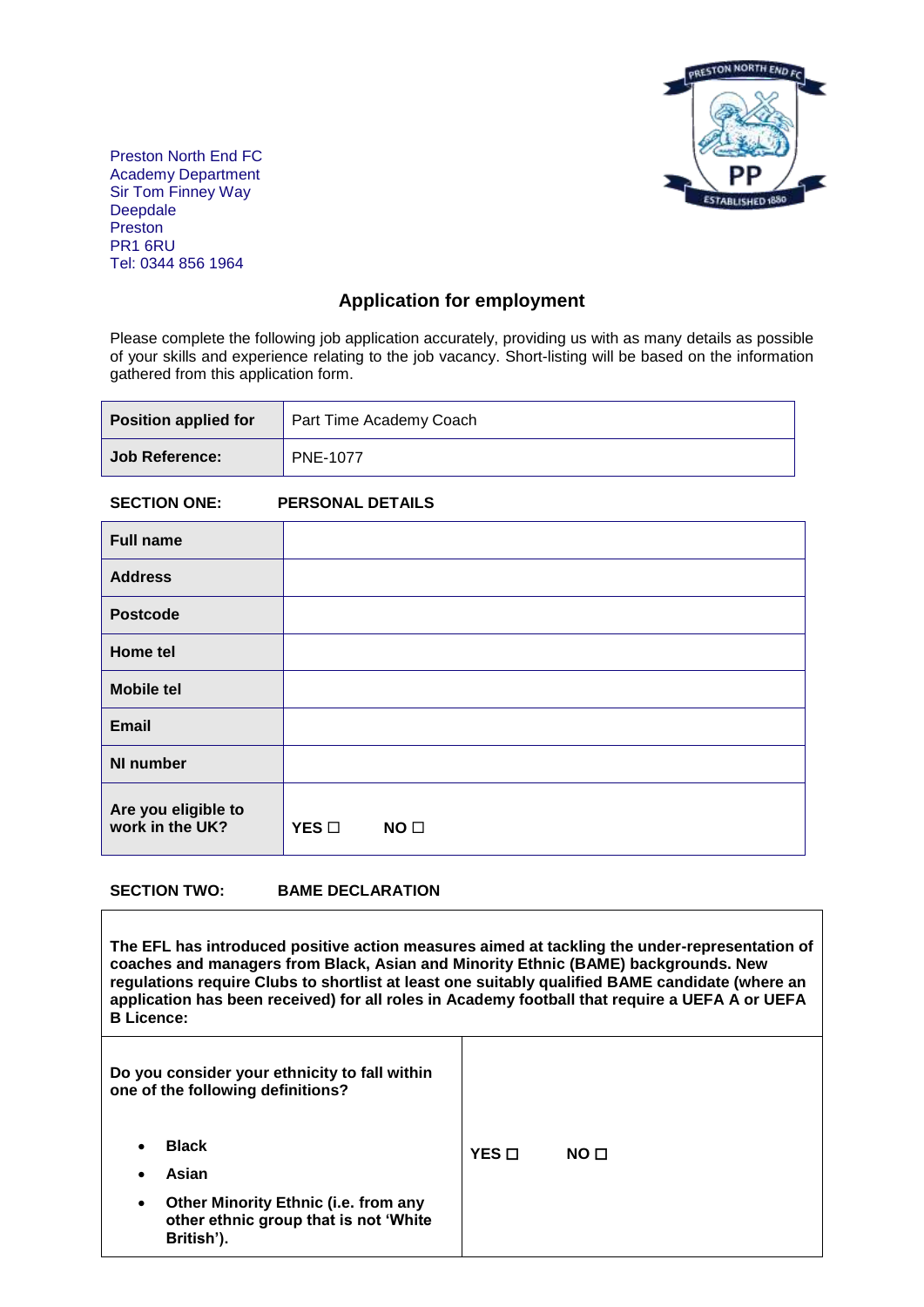# **SECTION THREE: CURRENT QUALIFICATIONS RELEVANT TO THE ROLE**

| <b>Please list any</b><br>qualifications that you<br>see relevant to the job<br>role you are applying<br>for |  |  |  |
|--------------------------------------------------------------------------------------------------------------|--|--|--|
|--------------------------------------------------------------------------------------------------------------|--|--|--|

# **SECTION FOUR: LICENCE DETAILS**

| <b>Driving licences held</b>                                 |        |
|--------------------------------------------------------------|--------|
| Do you have the use of a car? (please delete as appropriate) | Yes/No |

# **SECTION FIVE: EMPLOYMENT HISTORY**

| Company                   |      | <b>Position</b> |  |
|---------------------------|------|-----------------|--|
| <b>Duties</b>             |      |                 |  |
| <b>Dates</b>              | From | To              |  |
| <b>Reason for leaving</b> |      |                 |  |

| Company       |      | <b>Position</b> |  |
|---------------|------|-----------------|--|
| <b>Duties</b> |      |                 |  |
| <b>Dates</b>  | From | To              |  |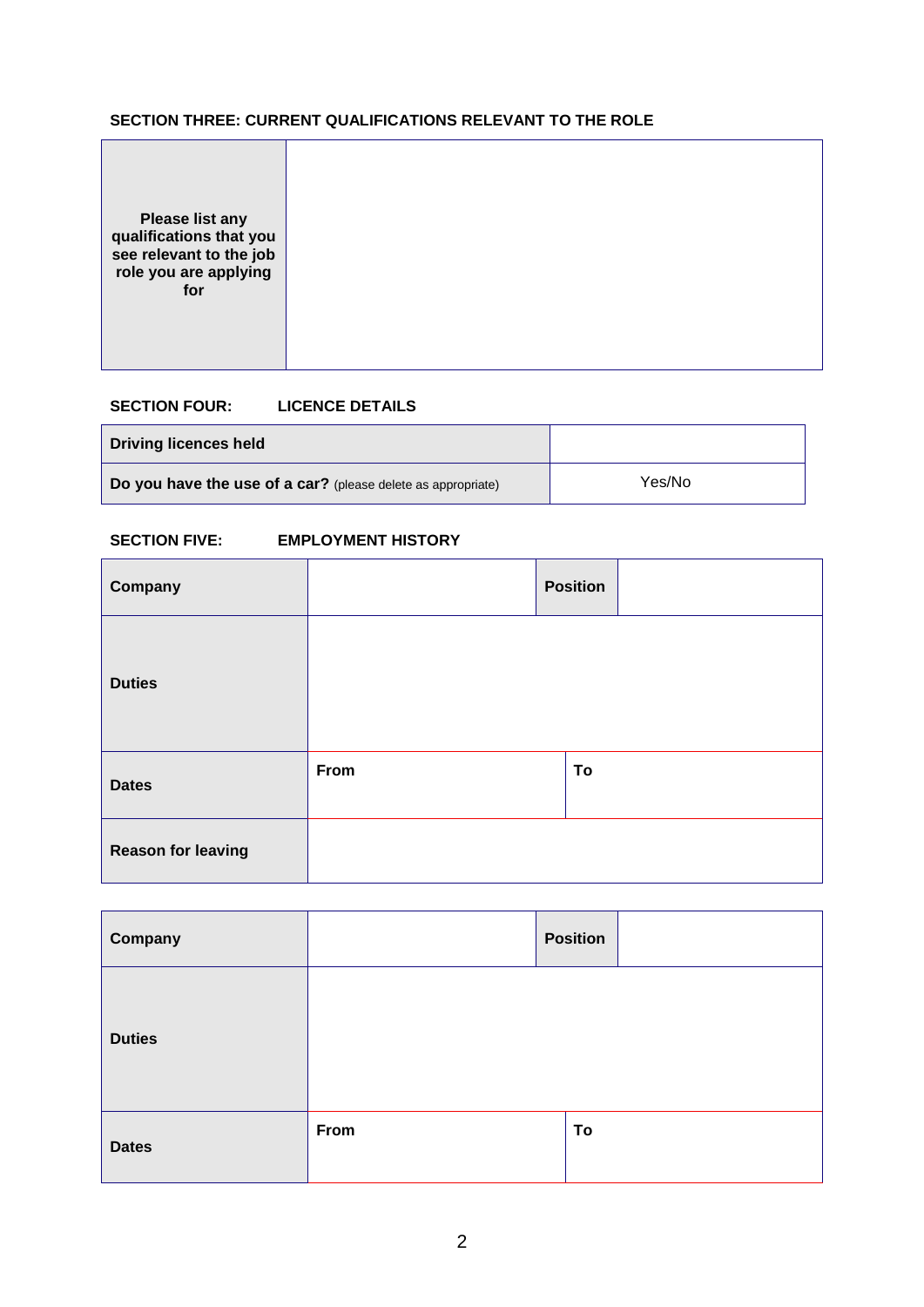| <b>Reason for leaving</b> |  |
|---------------------------|--|
|                           |  |

| Company                   |      | <b>Position</b> |
|---------------------------|------|-----------------|
| <b>Duties</b>             |      |                 |
| <b>Dates</b>              | From | To              |
| <b>Reason for leaving</b> |      |                 |

*Please continue on separate sheet if necessary.*

# **SECTION SIX: EDUCATION**

| <b>Courses Studied and Qualifications Achieved</b> |
|----------------------------------------------------|
|                                                    |
|                                                    |
|                                                    |
|                                                    |
|                                                    |
|                                                    |

*Please continue on separate sheet if necessary.*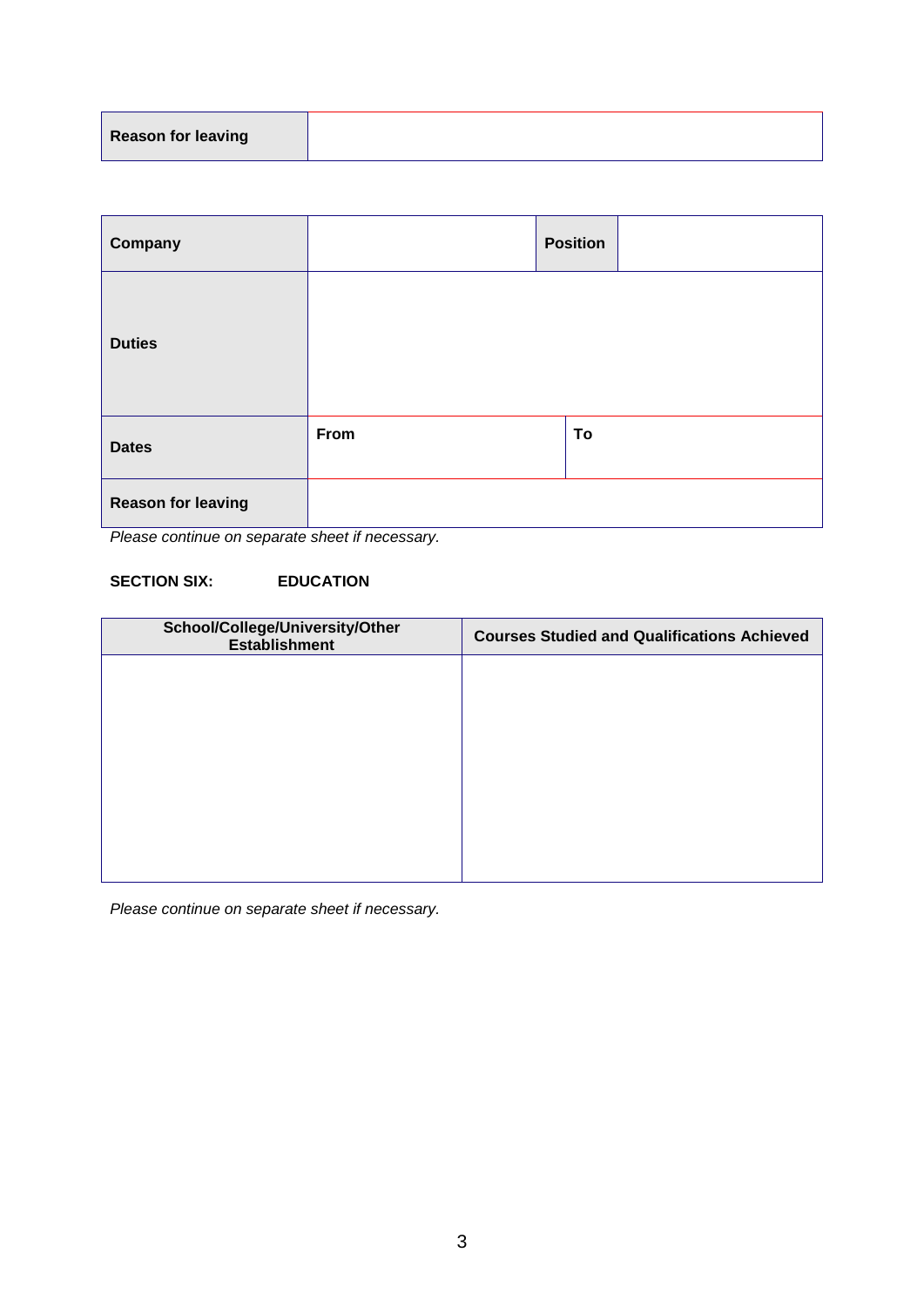**Please give details of your experience relevant to the role applied for**

#### **SECTION SEVEN**

Do you have any convictions, cautions, reprimands, pending, outstanding or final warnings that are not "protected" as defined by the Rehabilitation of Offenders Act 1974 (Exceptions) Order 1975 (as amended in 2013)?

# **Please give details, with dates**

The amendments to the Exceptions Order 1975 (2013) provide that spent convictions and cautions are 'protected' and are not subject to disclosure to employers, and cannot be taken into account. Guidance and criteria on the filtering of these cautions and convictions can be found on the Disclosure and Barring Service website.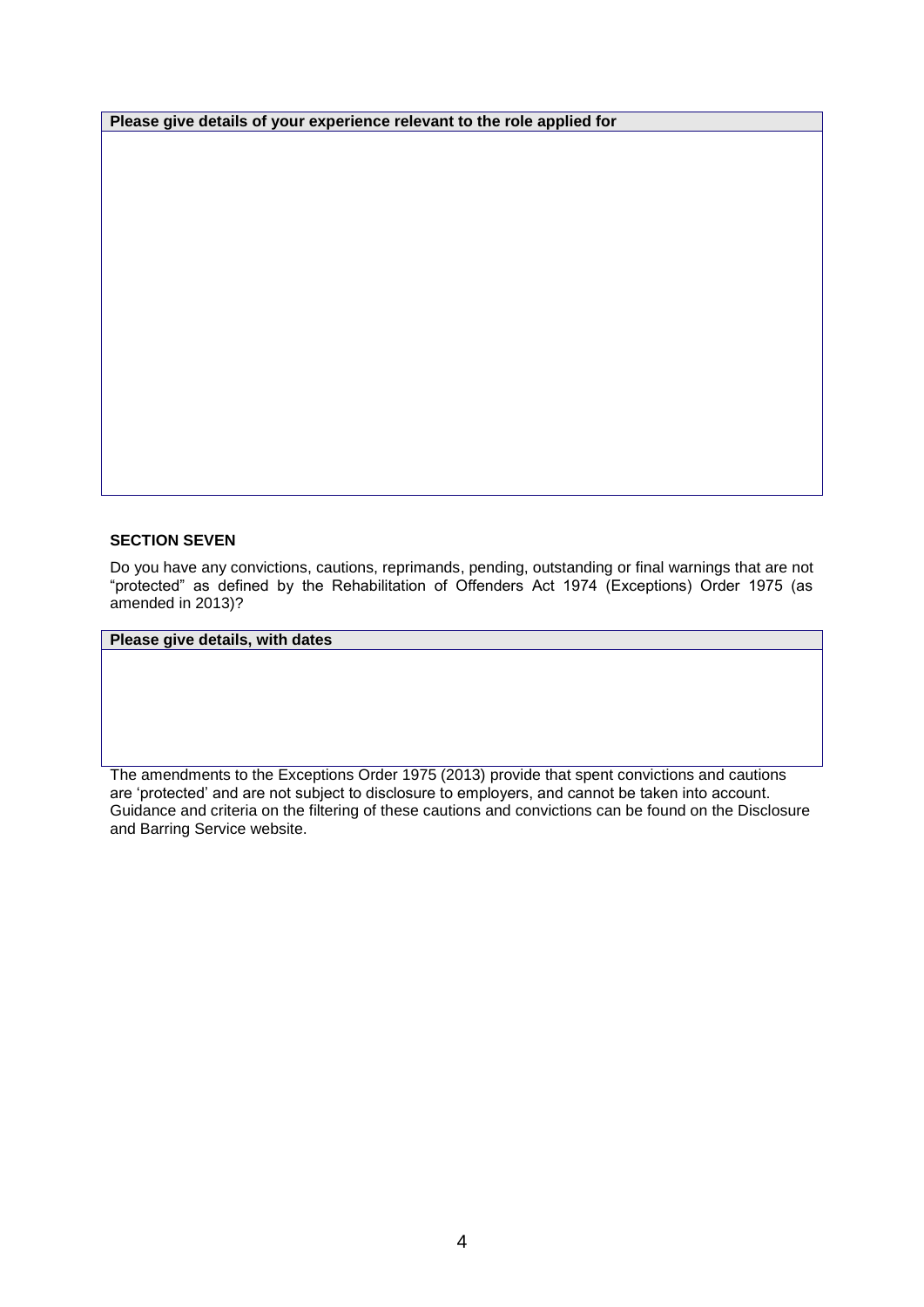# **SECTION EIGHT: REFERENCES**

Please give details of referees, most recent first, for your last two employers, and to cover the last five years of employment.

| <b>NAME</b>     | <b>NAME</b>     |  |
|-----------------|-----------------|--|
| <b>COMPANY</b>  | <b>COMPANY</b>  |  |
| <b>ADDRESS</b>  | <b>ADDRESS</b>  |  |
| <b>POSTCODE</b> | <b>POSTCODE</b> |  |
| <b>TEL NO</b>   | <b>TEL NO</b>   |  |

| <b>NAME</b>     | <b>NAME</b>     |  |
|-----------------|-----------------|--|
| <b>COMPANY</b>  | <b>COMPANY</b>  |  |
| <b>ADDRESS</b>  | <b>ADDRESS</b>  |  |
| <b>POSTCODE</b> | <b>POSTCODE</b> |  |
| <b>TEL NO</b>   | <b>TEL NO</b>   |  |

### **SECTION NINE: MISCELLANEOUS**

|                                                                                                                                                     | How much notice are you required to give your current employer?                                                            |  |  |
|-----------------------------------------------------------------------------------------------------------------------------------------------------|----------------------------------------------------------------------------------------------------------------------------|--|--|
|                                                                                                                                                     | Do you have/will you have any other employment or work (including<br>any casual, paid, unpaid, voluntary or charity work)? |  |  |
| Please name any person you know who currently works for Preston<br>North End FC or the Preston North End Community and Education<br>Trust (PNECET). |                                                                                                                            |  |  |
| Please indicate where you heard of the vacancy:                                                                                                     |                                                                                                                            |  |  |
|                                                                                                                                                     | Social media                                                                                                               |  |  |
|                                                                                                                                                     | <b>PNE</b> website                                                                                                         |  |  |
|                                                                                                                                                     | Other related website (please specify)                                                                                     |  |  |
|                                                                                                                                                     | Other (please specify)                                                                                                     |  |  |